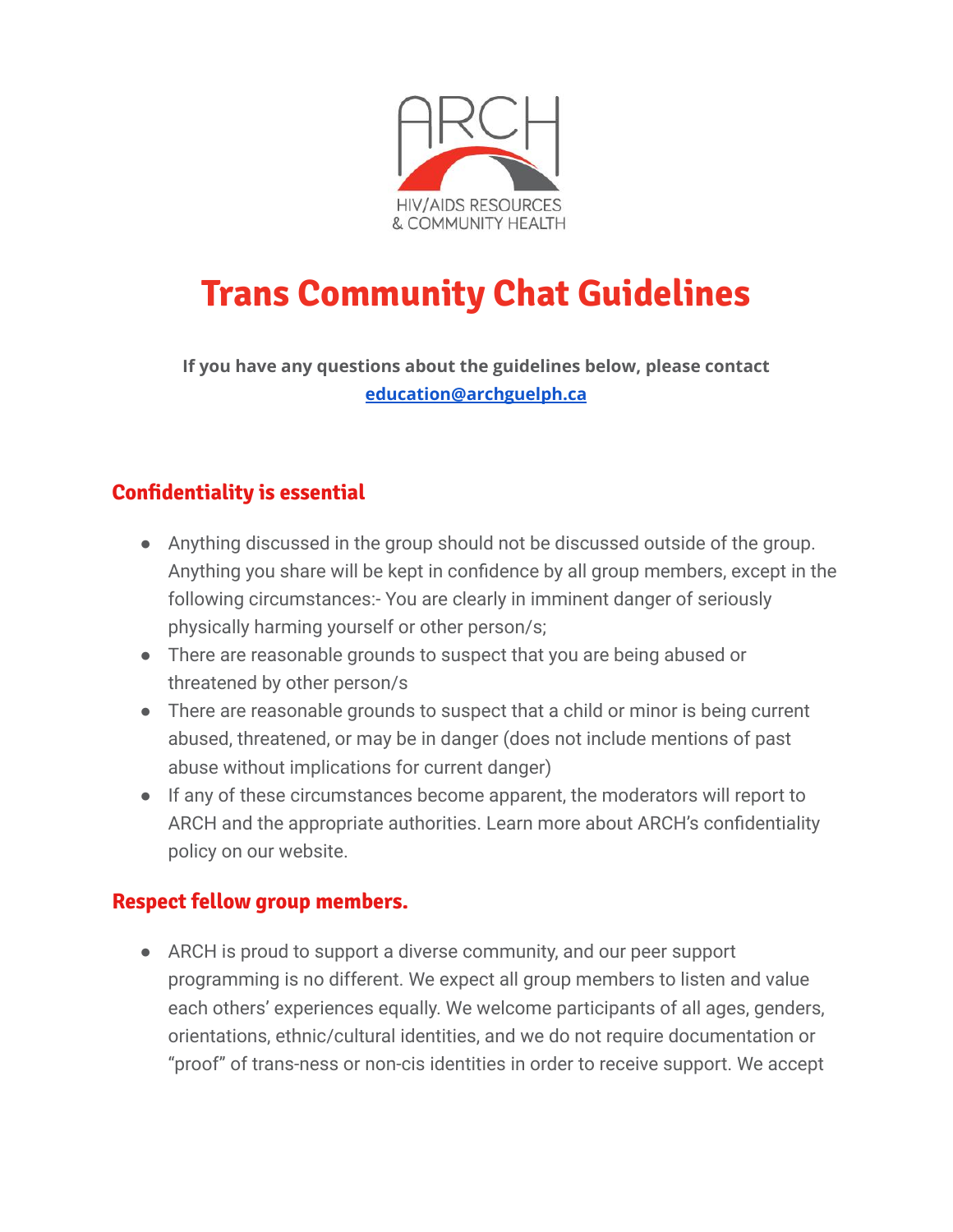

each other's stories without judgment. Please refer to ARCH's norms of respect for more information, available on our website.

## **Listen to the peer worker facilitators.**

- Our moderators are trained peers who have been generous with their time and compassion to support these programs, especially as they have had to adjust to suit our current needs. They have been taken on for this program because they care deeply about supporting your wellbeing and the wellbeing of our shared communities. They are responsible for the safety and success of each group chat, and they must be treated with respect at all times. If a moderator asks you to be mindful of triggering language, please accept their feedback and do not take it as a personal attack.
- Be mindful of "triggers" and things that may be especially upsetting or disturbing for other participants.
- We are here to promote best practices, self care, and the safety of all in our communities. You can certainly share what you struggle with, but it's important to understand that we are not a therapeutic or crisis service, nor are we medical professionals that can prescribe or provide medical advice – we are here to explore and support one another. Individuals can share their experiences and struggles with dysphoria, but are asked to be mindful of how this impacts others. Additionally, when discussing strategies for soothing dysphoria, we will focus on healthy and best practices (such as using binders in a bodysafe way, using prosthetics that are body safe, etc) as opposed to more dangerous approaches (using ace bandages, anything involving self harm, using "black market" hormones). If you are unsure if a topic is safe to bring up, please ask a facilitator first.
- No personal information should be shared on the chat.
	- No contact info (phone, email, social media profiles) should be shared
	- You may share your first name, but not your last name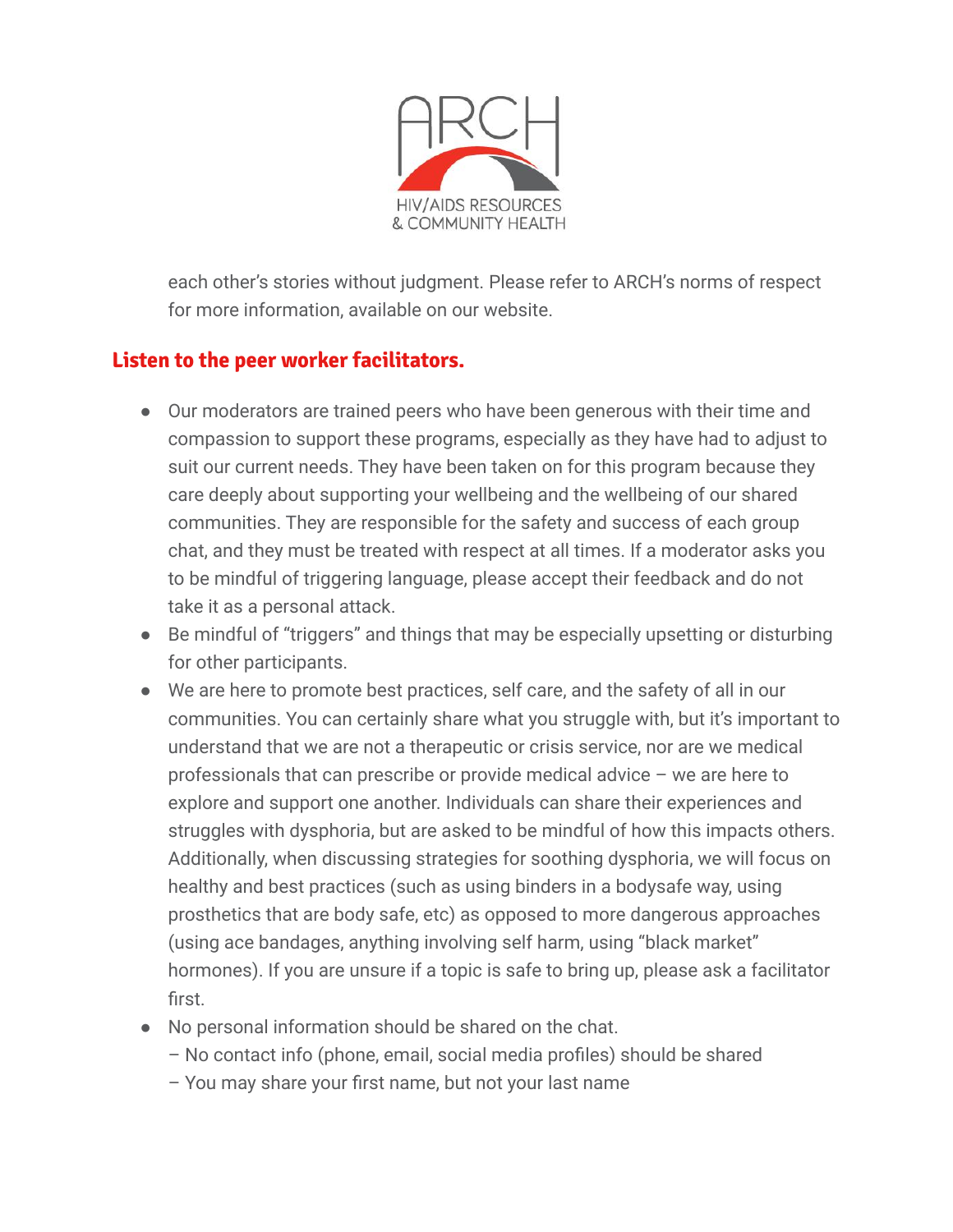

- You can mention what city you live in, but not an address or nearby intersection – You can discuss the type of work you do or classes you take, but not the particular company, store, school, or location
- Be mindful of other people's experiences.

We do not make assumptions about other group members, as we have no idea where they are in their gender journey or what they may have found helpful/harmful in the past. When talking about various resources and service providers (including surgeons for gender affirming procedures), please remember that some have had negative experiences at certain places or with certain service providers; and may have varying opinions about the validity, effectiveness, or quality of certain procedures.

You may express these feelings, but do not speak broadly in a negative or critical way about certain procedures or types of care. Every type (or no type) of medical intervention is valid. Someone else may require a certain procedure for their health that you have dissimilar feelings about, and vice-versa. We are all on our own path, we ask that participants respect this.- Do not assume that everyone in the chat has had the same experience as you.

Our chat participants are in all stages of their gender journey and transition (whether social, medical, or both). Some may have had all the interventions they need, others are just starting to explore their identity. This chat may be the first, and only, resource an individual has tried, and we need to foster an inclusive environment that supports and respects every experience.

Participation is voluntary in all ARCH programs. There is no obligation to talk; participants can say as much or as little as they like, and you can always choose to step back and observe.

### **Terms of Service**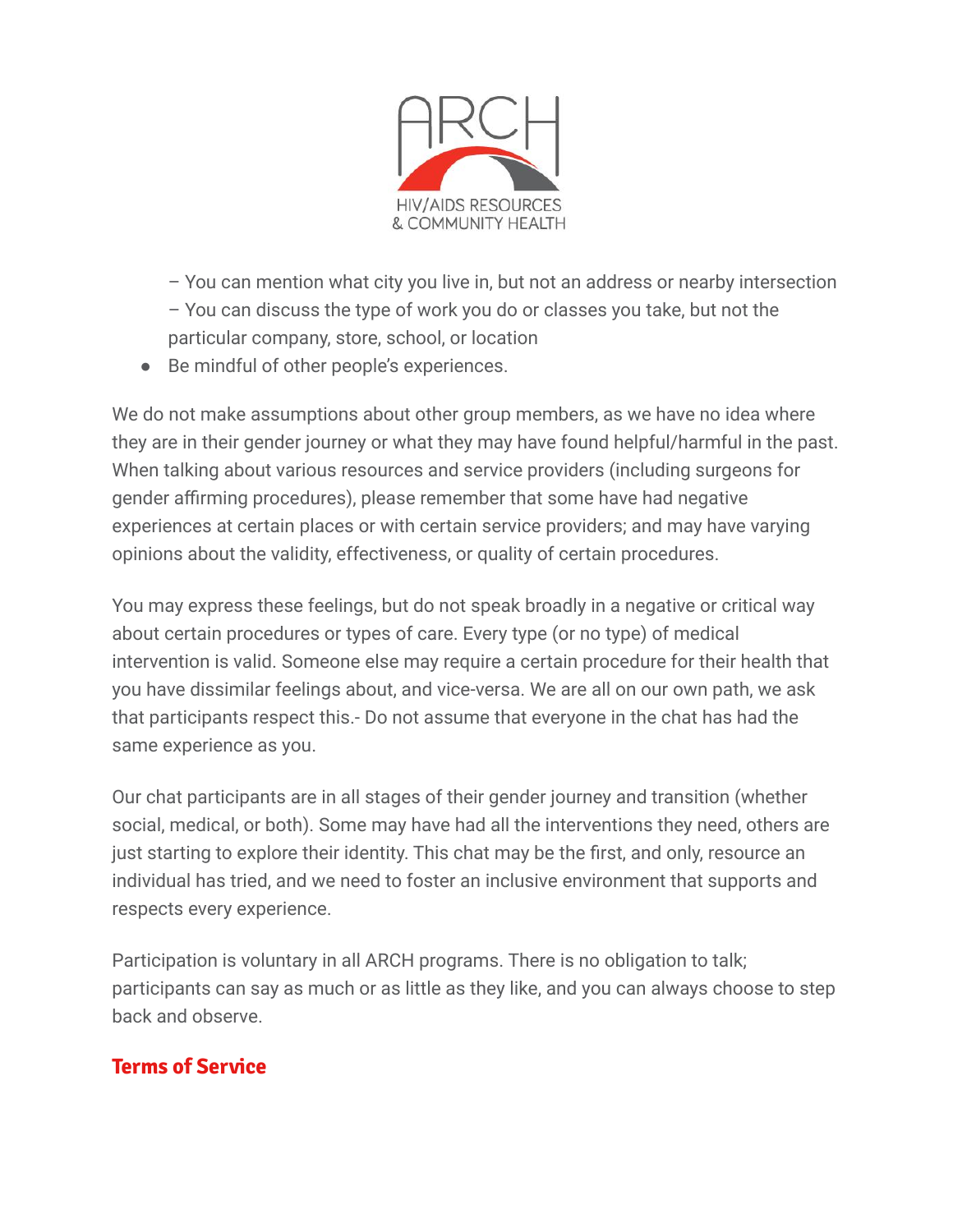

We request everyone read and understand our guidelines in their entirety. Before you share your thoughts and feelings in our trans group chats, you must understand that ARCH peer workers and staff read all of the content contributed to keep the group space supportive and safer for everyone. Should either have a concern about any content contributed, they will:

- Contact the appropriate ARCH staff members to alert them of the incident,
- Contact the individual responsible for the content,
- **•** Ensure that the appropriate people are put into contact with the individual(s)

If you are in crisis we strongly recommend you connect with a crisis line such as the ones listed above, your doctor, therapist or a hospital immediately. Please note that Online Peer Support is not a crisis service. If you find you are struggling and require immediate help, please contact the following services that best reflect your needs:

- ARCH Support for ARCH-related support needs, including mental health support
- If you are in crisis or in need of mental health support, contact your local emergency services or call: [Trans LifeLine:](https://www.translifeline.org/) 877-565-8860 [LGBT Youthline](https://www.youthline.ca/) – offers phone, text, or web-based peer support for 2SLGBTQ+ people in Ontario: 1-800-268-9688 [HERE 24/7](http://here247.ca/) for addictions mental health, & crisis services: 1-844-437-3247

Take care of yourself and one another during these times

- Connect with community. A lot of local trans folks access the [Gender Intersect](https://www.facebook.com/groups/genderintersect/) Facebook page to post information, questions, links, and provide support. We will be checking it regularly during this time – come and join the conversation!
- Be sure to reach out to friends, family (however you define it), and loved ones during this time.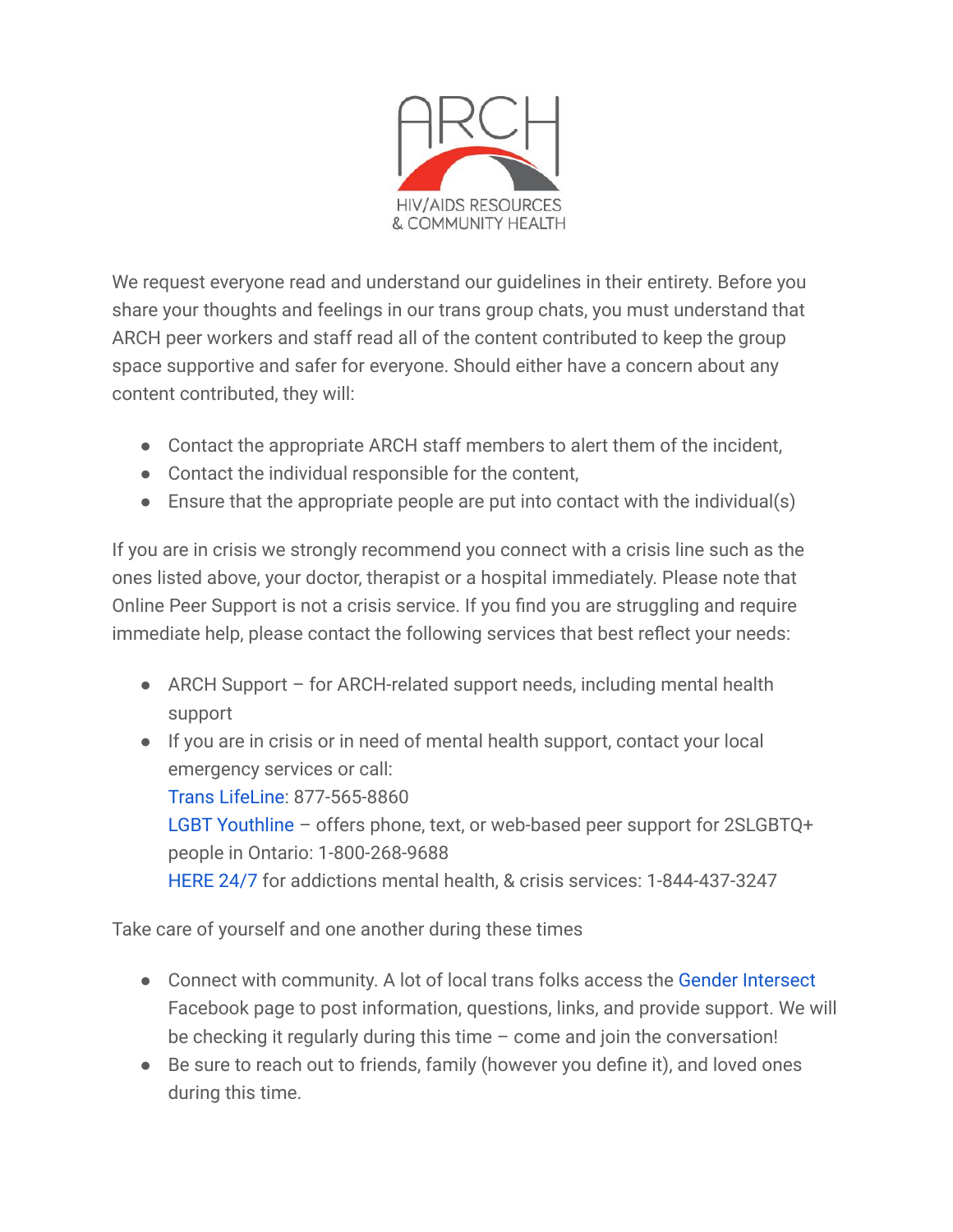

It's always important to stay connected, but especially in these times of social isolation. You can still stay in touch over social media or other means of online communication – whatever makes sense for you, just be sure to stay connected and get the support you need!

- Set healthy boundaries around social media, screen time, and following the news. It's important to stay informed, but be sure to get outside, feel the sun, and take care of yourself beyond spending hours reading the news and social media posts. Your mental health and physical health are connected, and taking care of both will help your immune system and resiliency during this time.
- Be sure to exercise, mix up your days, and keep yourself entertained. There are still ways to be active during home isolation! Try to keep moving your body and stimulating your brain however you like to do so. Look up instructional videos – do some yoga, exercise, learn some new dance moves or skills – whatever you're into, just try to keep your body and mind active.
- Follow hygiene and infection prevention practices.
	- Wash your hands and wipe down surfaces regularly
	- Refrain from touching your face
	- Limit your contact with others
	- Do your best to take care of your health. Especially if you smoke, have any respiratory issues, or if your immune system is compromised is any way

#### **Resources**

- [The Coronavirus \(COVID-19\): What Trans People Need to Know](https://transequality.org/covid19)
- [Trans Health Knowledge Base](https://transfaqs.rainbowhealthontario.ca/) [\(Rainbow Health Ontario](https://www.rainbowhealthontario.ca/)) A collection of FAQs about trans health and transitioning for trans and non-binary people in Ontario
- [Guidelines for Transition-related Healthcare](http://sherbourne.on.ca/wp-content/uploads/2014/02/Guidelines-and-Protocols-for-Comprehensive-Primary-Care-for-Trans-Clients-2015.pdf) [\(Sherbourne](https://sherbourne.on.ca/) Health)
- [General Resources](https://www.rainbowhealthontario.ca/resources/?orderby=date) ([Rainbow Health Ontario\)](https://www.rainbowhealthontario.ca/)